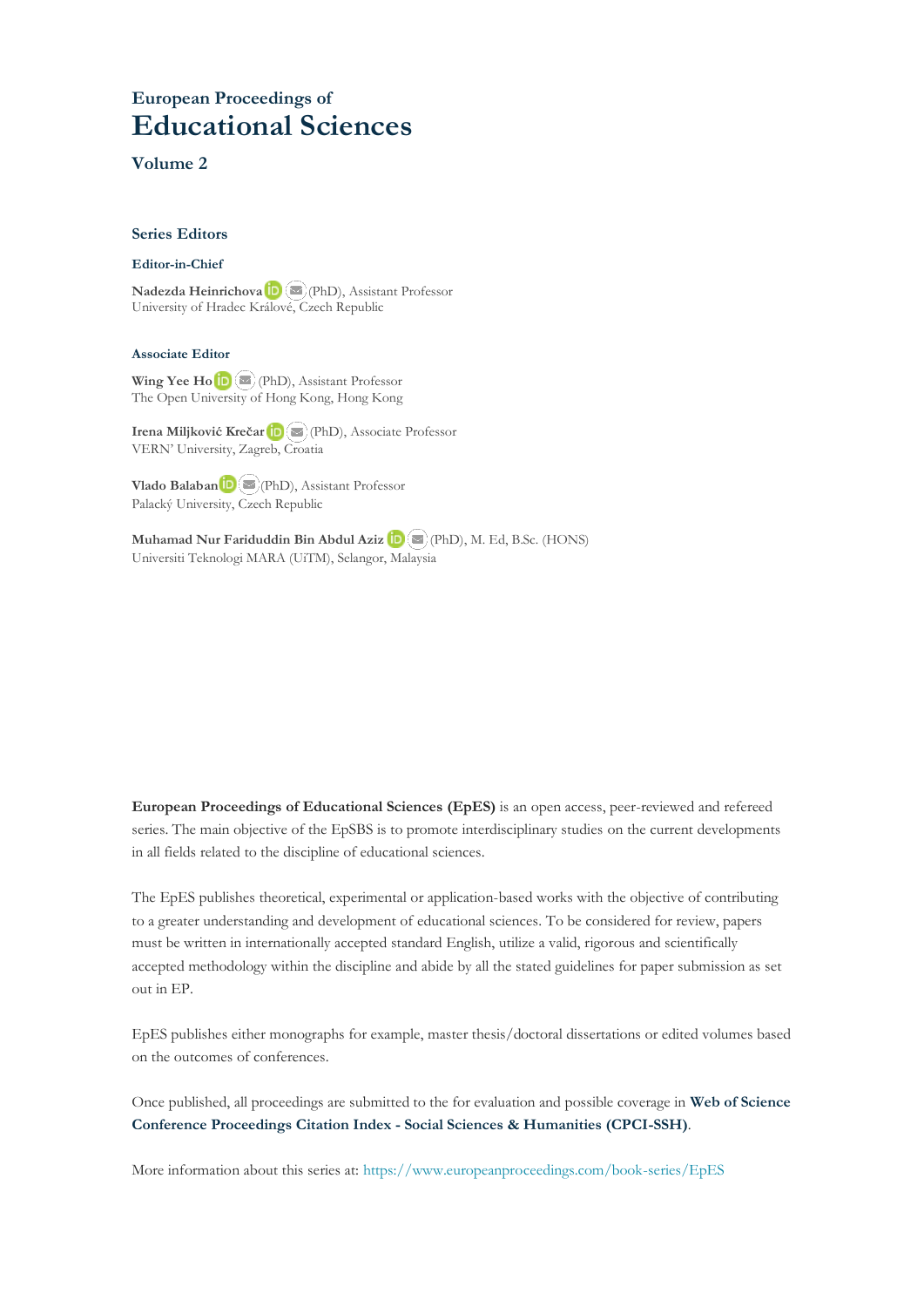# EDUCATION, REFLECTION, DEVELOPMENT – ERD 2021 ERD

Selected, peer-reviewed papers from

9<sup>th</sup> International Conference Education, Reflection, Development (ERD 2021), 25 June 2021, Cluj-Napoca, Romania

Edited by:

IonAlbulescu D, Cristian Stan

Editor(s) Affiliation(s):

**Ion Albulescu**  $\left( \blacksquare \right)$ , Prof. PhD. Habil. Babes-Bolyai University, Romania

**Cristian Stan,** Prof. PhD. Habil. Babes-Bolyai University, Romania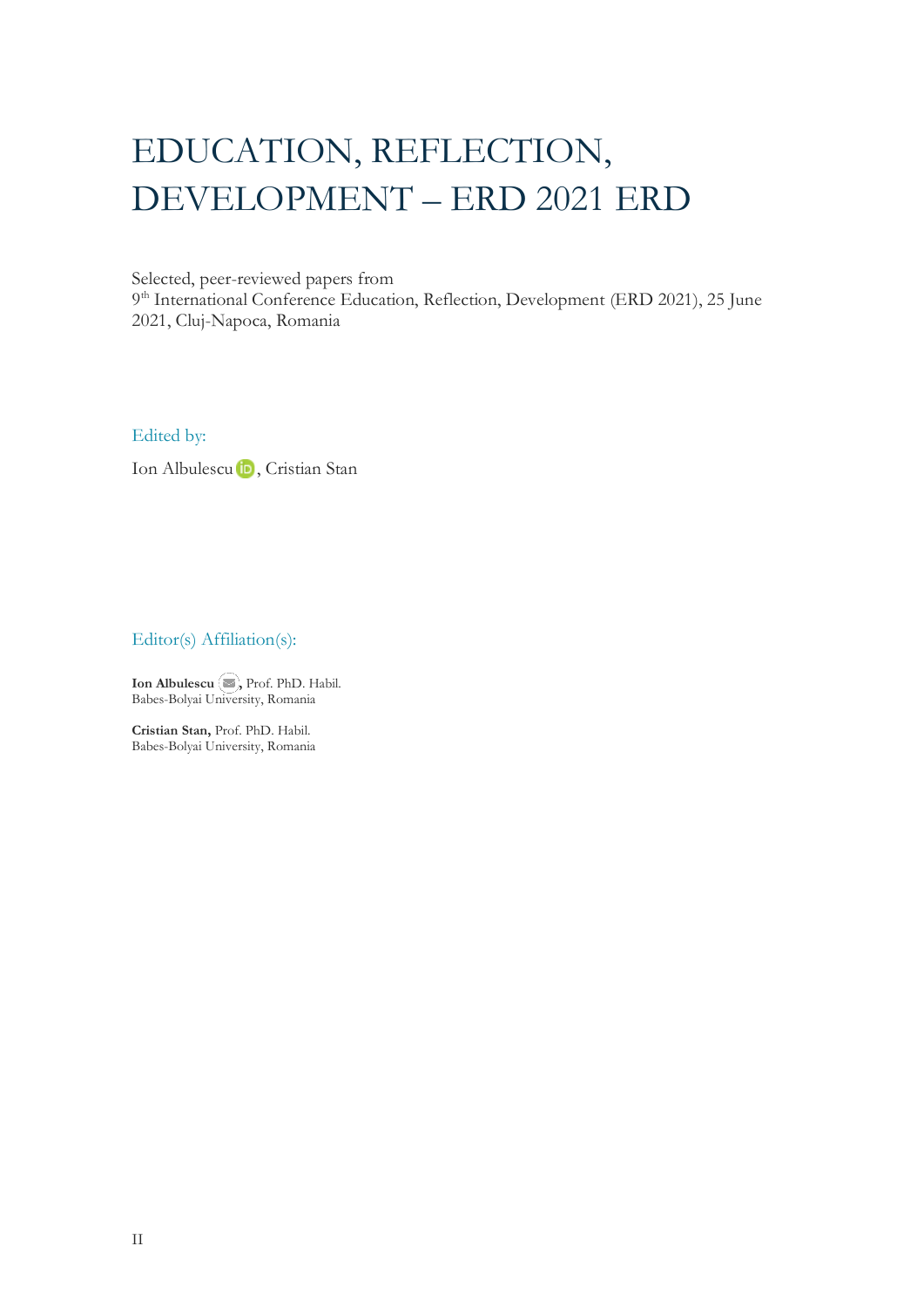

ISSN: 2672-815X (online)

European Proceedings of Social and Behavioural Sciences

ISBN: 978-1-80296-955-9 (e-book)

EDUCATION, REFLECTION, DEVELOPMENT – ERD 2021 ERD

<https://doi.org/10.15405/epes.2672815X.22032.1>

 $CO$  $O$  $O$  $O$ © The Editor(s) and The Author(s) 2022. This is an open access book distributed under the Creative Commons CC License BY-NC-ND 4.0. Unported License, permitting all non-commercial use, distribution, and reproduction in any medium, provided the original work is properly cited.

This book is published by the registered company European Publisher Ltd. which is registered under the ISO London Limited.

The registered company address is: 293 Green Lanes, Palmers Green, London, United Kingdom, N13 4XS Reg. Number: 9219513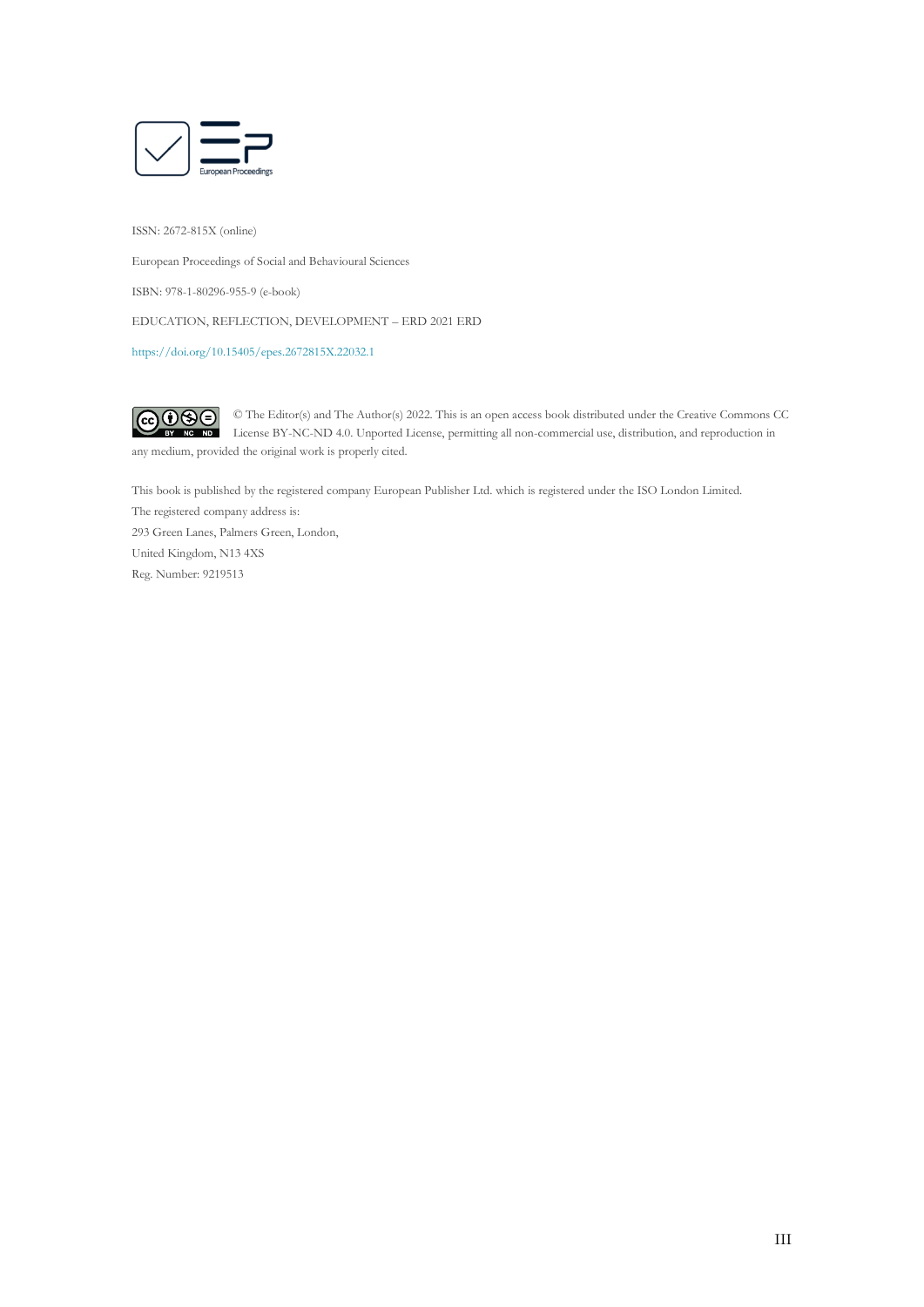# **Preface**

The present volume contains the proceedings of selected, double blind peer review papers from the 9th edition of the International Conference Education, Reflection, Development (ERD), which took place on 25<sup>th</sup> June, 2021, in Cluj-Napoca, Romania. Due to the situation created by the Covid-19 pandemic context, the conference was held online, via Google Meet.

The conference brought together researchers, professionals, teachers, doctoral students from different countries, promoting the diversity of the various educational approaches. The presented research papers encompassed conceptual analyses, presentation of effective didactic approaches in the educational design, implementation and evaluation. A theme approached by many participants regarded the changes of the educational practice due to the Covid-19 pandemic.

The main aim of the conference was to provide a forum for the discussion and dissemination of the latest research and best practices in the wide area of topics in the field of educational sciences.

The 9th International Conference on Education, Reflection, Development was hosted by Babeș-Bolyai University, Cluj-Napoca, Romania, and organized by the Educational Sciences Department and the Doctoral School Education, Reflection, Development within the Faculty of Psychology and Educational Sciences.

The conference itinerary comprised two presentations of the keynote speakers and four online sessions. The first keynote speaker was Mr. Florin Salajan, from North Dakota State University, United States of America. Mr. Salajan held a presentation entitled "Using a Comparative Lens in Studying Teacher Education: Reflections on Research Approaches and Instructional Practice". The second keynote speaker, Prof. Stefan Popenici, from Charles Darwin University, Australia, talked about "Scholarship of Teaching and Learning in Higher Education in the era of Gig Economy". The online sessions were: 1. Early Childhood Education Trends and Expertise; 2. Digital Education, 3. Didactic Approaches in the Contemporary School and 4. Challenges for the 21st Century Education; Educational Developments and the Covid-19 Pandemic.

79 papers were accepted, and all papers were presented at the conference. Each author was allocated 15 minutes to present their paper. The conference's international flavour was provided by participants who came from Romania, Israel, United States of America, Australia, Great Britain, Spain and Italy.

The review process for the papers was stringent. Each submission was subjected to a double-blind review process by two reviewers. The number of submissions received and reviewed was 90 and the number of submissions accepted was 79 indicating an acceptance rate of 88%. A total of 10 reviewers were involved in the review process.

The conference chair and co-chairs express their sincere appreciation to all the organizing institutions. Special thanks are due to the keynote speaker, Professor Florin Salajan (North Dakota State University, USA) and Prof. Stefan Popenici (Charles Darwin University, Australia), and finally, all the session chairs, members of the organizing committee, scientific committee, and peer review committee.

19 March, 2022

Ion Albulescu, Prof. PhD. Habil. & Cristian Stan, Prof. PhD. Habil. Babes-Bolyai University, Romania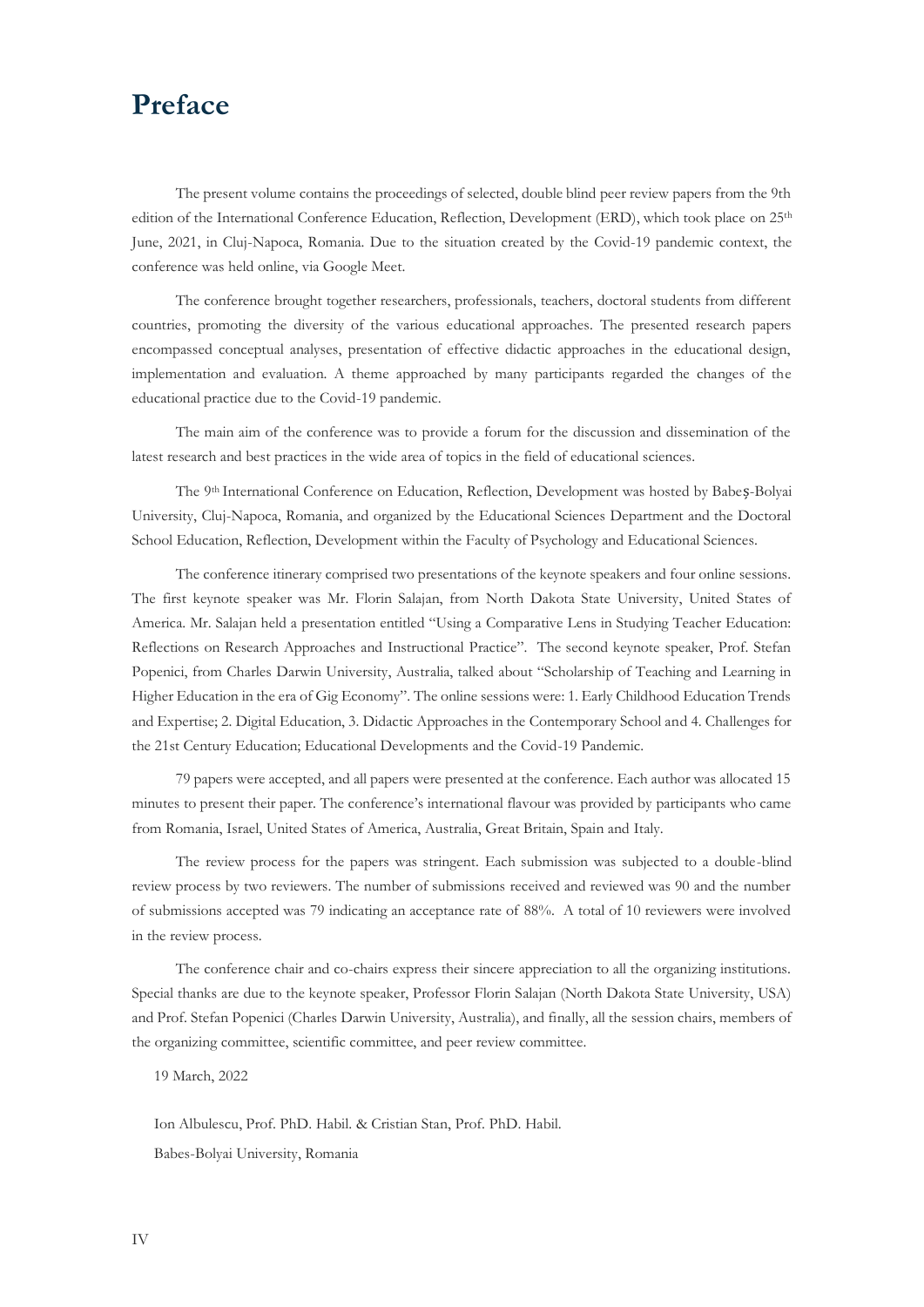### **Chairs**

Co-Chair, Ion Albulescu, Prof. PhD. Habil. *Babes-Bolyai University, Romania*

Co-Chair, Cristian Stan, Prof. PhD. Habil. *Babes-Bolyai University, Romania*

### **International Scientific/Editorial Committee Members**

- Ion Albulescu Babes-Bolyai University, Romania
- Cristian Stan Babes-Bolyai University, Romania
- Musata Bocos Babes-Bolyai University, Romania
- Stefan Bratosin Paul Valéry University, Montpellier III, France
- Zoia Bozu University of Barcelona, Spain
- Marcel Crahay University of Geneva, Switzerland
- Luis Castanheira Instituto Politécnico de Bragança, Portugal
- Florin Salajan North Dakota State University, USA
- Yehudit od Cohen Ohalo Academic College, Israel
- Verity Campbell-Barr Plymouth University, United Kingdom
- **Executed B** Stefan Popenici Charles Darwin University, Australia
- Ioana Koglbauer Graz University of Technology, Austria
- Miri Shacham Ort Braude College of Engineering, Israel
- Inbal Bechar Katz Levinsky College of Education, Israel

### **Organizing Committee Members**

- **Ion Albulescu** Babes-Bolyai University, Romania
- Cristian Stan Babes-Bolyai University, Romania
- Mușata Bocoș Babes-Bolyai University, Romania
- Catalina Glava Babes-Bolyai University, Romania
- Adina Glava Babes-Bolyai University, Romania
- **·** Horatiu Catalano Babes-Bolyai University, Romania
- Ramona Radut-Taciu Babes-Bolyai University, Romania
- Cornelia Stan
- Claudia Crisan Babes-Bolyai University, Romania
- Denisa Manea Babes-Bolyai University, Romania
- Viorel Dragos Babes-Bolyai University, Romania
- Ciprian Baciu Babes-Bolyai University, Romania
- Constantina Catalano Babes-Bolyai University, Romania
- Daniel Andronache Babes-Bolyai University, Romania
- Alexandra Oltean Babes-Bolyai University, Romania
- Mihaela Drumen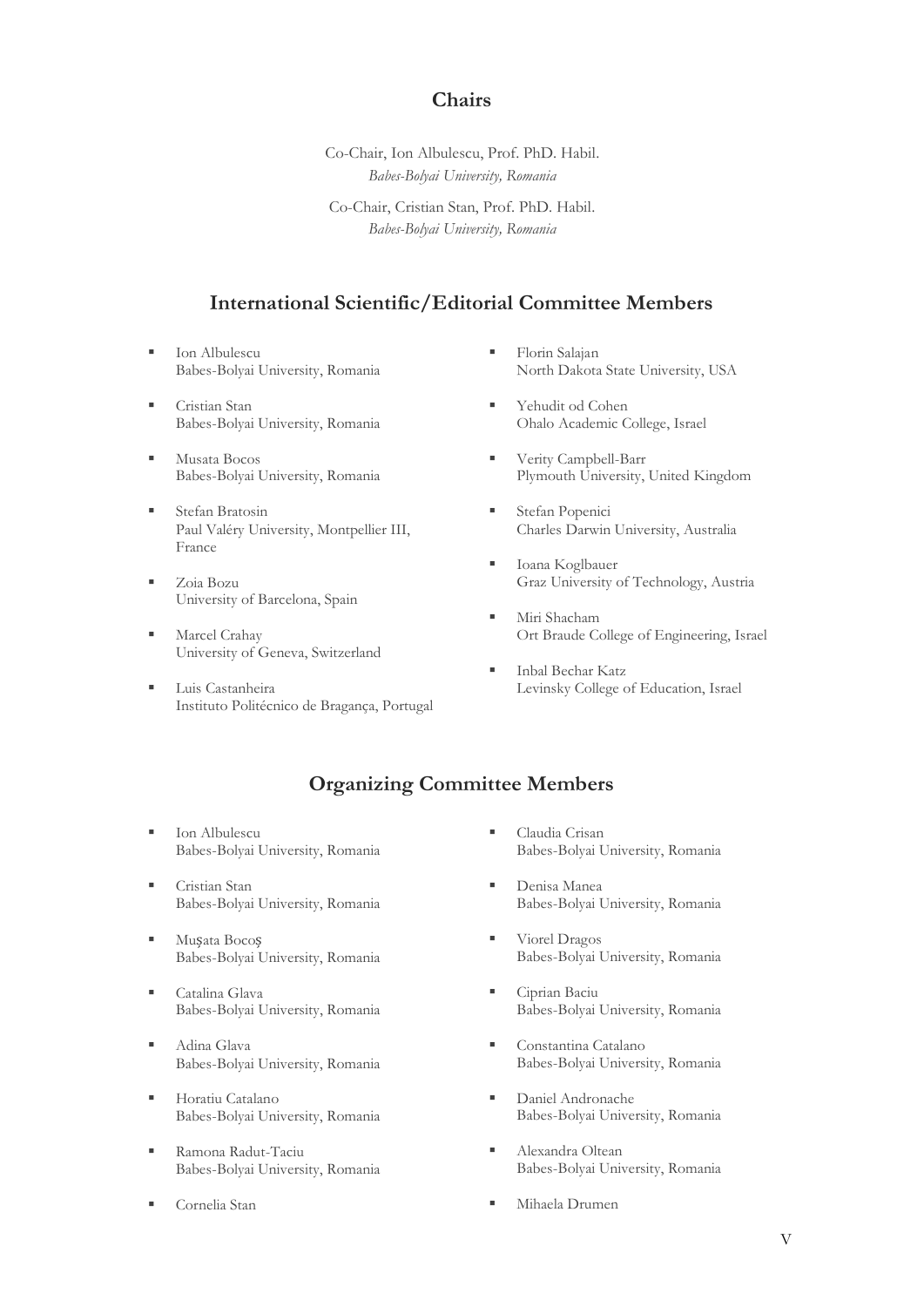Babes-Bolyai University, Romania

- Dana Jucan Babes-Bolyai University, Romania
- Delia Muste Babes-Bolyai University, Romania
- Olga Chis Babes-Bolyai University, Romania

## **Keynote Speakers**

Babes-Bolyai University, Romania

- Marius Banut
- Babes-Bolyai University, Romania
- Ana-Maria Puscas Babes-Bolyai University, Romania

**Using a Comparative Lens in Studying Teacher Education: Reflections on Research Approaches and Instructional Practice** Florin Salajan, PhD. North Dakota State University, United States of America

**Scholarship of Teaching and Learning in Higher Education in the Era of Gig Economy** Stefan Popenici, Prof. PhD. Charles Darwin University, Australia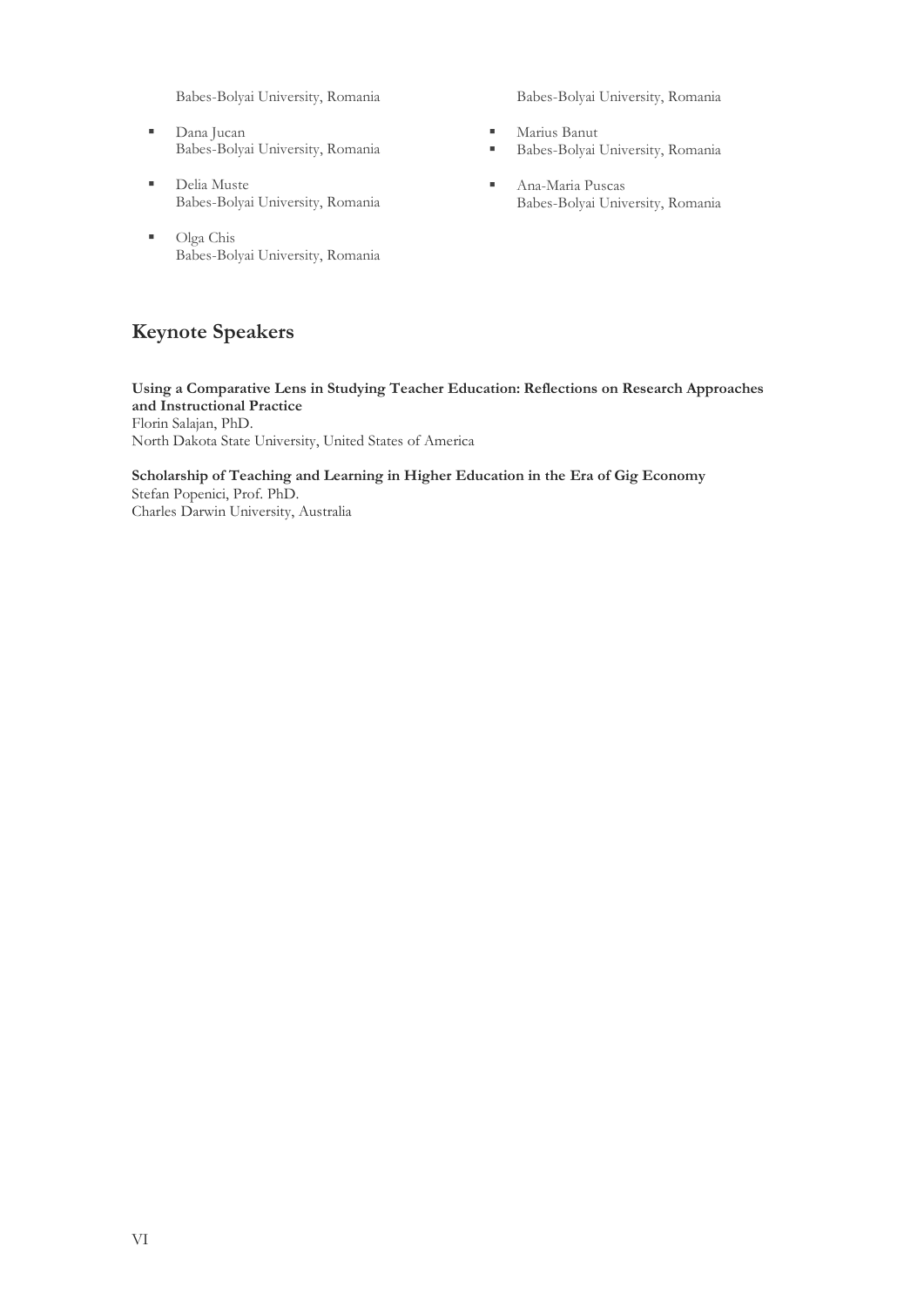# **Table of Contents**

#### **No: 1**

Title: Carrying Out the Instructive-Educational Activities for Optimal Integration of Preschoolers *Pages: 1 - 12* Author(s): Adela-Simina Câmpan, Mușata Bocoș

#### **No: 2**

Title: Specific Strategies and Models in Approaching Conflicts Among Primary School Students *Pages: 13 - 22* Author(s): Denisa Monica Moldovan, Mușata-Dacia Bocoș

#### **No: 3**

Title: The Factorial Structure of the Phonological Awareness Construct. A Qualitative Review *Pages: 23 - 40* Author(s): Carmen David, Roșan Adrian, Ana Eligia Moldovanu

#### **No: 4**

Title: The Educational Environment in Kindergarten - Between Truth and Challenge *Pages: 41 - 49* Author(s): Diana Mariana (Boeriu) Sfăt, Cristian Nicolae Stan

#### **No: 5**

Title: A Framework for Defining Learning Outcomes That Support Relevant Higher Education *Pages: 50 - 58* Author(s): Adina Elena Glava

#### **No: 6**

Title: Measure With Pleasure: Length Measurement Teaching Framework in Early Childhood *Pages: 59 - 67* Author(s): Dina Ben Yaish Tahal, Olga Chiș

#### **No: 7**

Title: Computer Science Education, Zone of Proximal Development for Primary School Pupils *Pages: 68 - 92* Author(s): Marius Bănuț, Ion Albulescu

#### **No: 8**

Title: Teachers' Self-Efficacy as a Mediator Between Job Satisfaction and Flourishing *Pages: 93 - 104* Author(s): Beatrice Adriana Balgiu

#### **No: 9**

Title: Strategies for Developing Students' Communication Skills From the Perspective of Alternative Pedagogies *Pages: 105 - 111* Author(s): Cuc Maria Claudia

#### **No: 10**

Title: Teachers' Pedagogical Beliefs and Technology Integration *Pages: 112 -118* Author(s): Dana Opre

#### **No: 11**

Title: Change Of Perspective: Biographical Theatre And Intercultural Education *Pages: 119 -127* Author(s): Mirona Stănescu

#### **No: 12**

Title: Emotional Culture In Educational Organizations In Israel *Pages: 128 -137*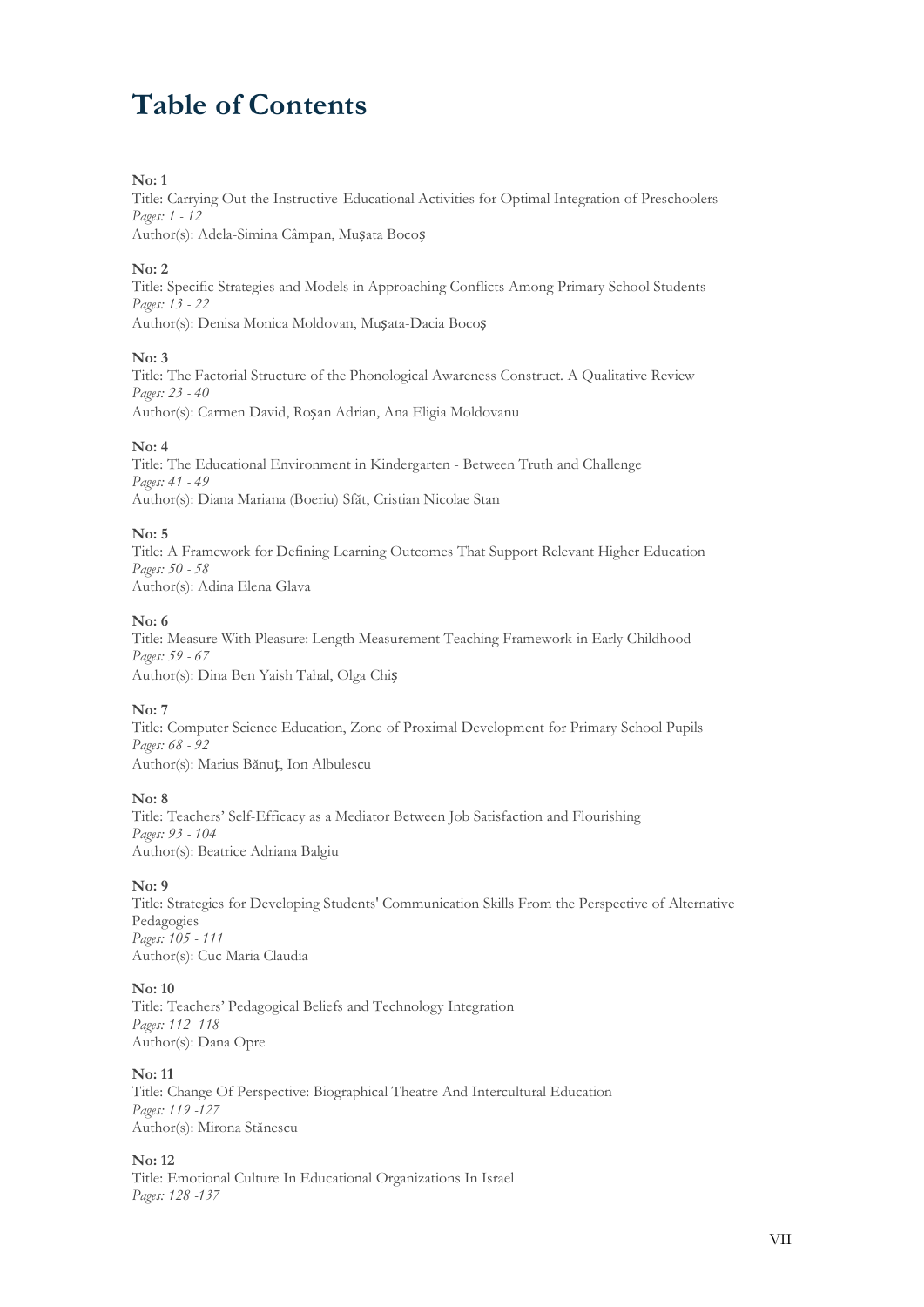Author(s): Avinoam Yomtovian, Ticu Constantin **No: 13** Title: Psychometric Characteristics of the Organizational Climate in Israeli Educational Organizations *Pages: 138 - 148* Author(s): Avinoam Yomtovian, Ticu Constantin

#### **No: 14**

Title: Comparative Approaches in Studying Teacher Education: Reflections on Research and Instructional Practices *Pages: 149 - 159* Author(s): Florin Daniel Salajan

#### **No: 15**

Title: Development of Children's Personality Through Nonformal Education. Teachers' Perceptions *Pages: 160 - 168* Author(s): Ion Albulescu, Adriana Denisa Manea, Cristian Stan

#### **No: 16**

Title: Using Digital Storytelling in Early Childhood Education to Promote Child Centredness *Pages: 169 - 179* Author(s): Horatiu Catalano, Cristina Catalano

#### **No: 17**

Title: Generations and the Nursing Profession During Covid-19 Epidemic *Pages: 180 -188* Author(s): Odelia Chen, Doina Balahur

#### **No: 18**

Title: Social Emotional Learning (SEL) and the Initiation Teacher Training Program in Israel *Pages: 189 - 195* Author(s): Tal Kazarnovski, Constantin Cucoș

#### **No: 19**

Title: Professional Learning Communities: Teachers' Collaborative Learning as Tool For Improving Students' Achievements *Pages: 196 - 203* Author(s): Avi Ohayon, Ion Albulescu

#### **No: 20**

Title: Children's Emotional Health in the Context Of E-Learning. Parents' and Teachers' Perspective *Pages: 204 - 214* Author(s): Anca Simion

#### **No: 21**

Title: The Use of Social Media in Online Learning and Teaching *Pages: 215 - 223* Author(s): Constantina Catalano

#### **No: 22**

Title: Organizing Teaching Activities Through Capitalizing Educational Resources in the Online *Pages: 224 - 232* Author(s): Chis Olga, Cuc Maria Claudia

#### **No: 23**

Title: Experiencing Heritage Through Outdoor Learning: An Erasmus + French And Romanian Students' Perspective *Pages: 233 - 248* Author(s): Mihaela-Gabriela Cosma Oneţ

#### **No: 24**

Title: Emerging Adults in Higher Education Improving Student's Transition Into Academic Communities *Pages: 249 - 261* Author(s): Magda-Elena Samoila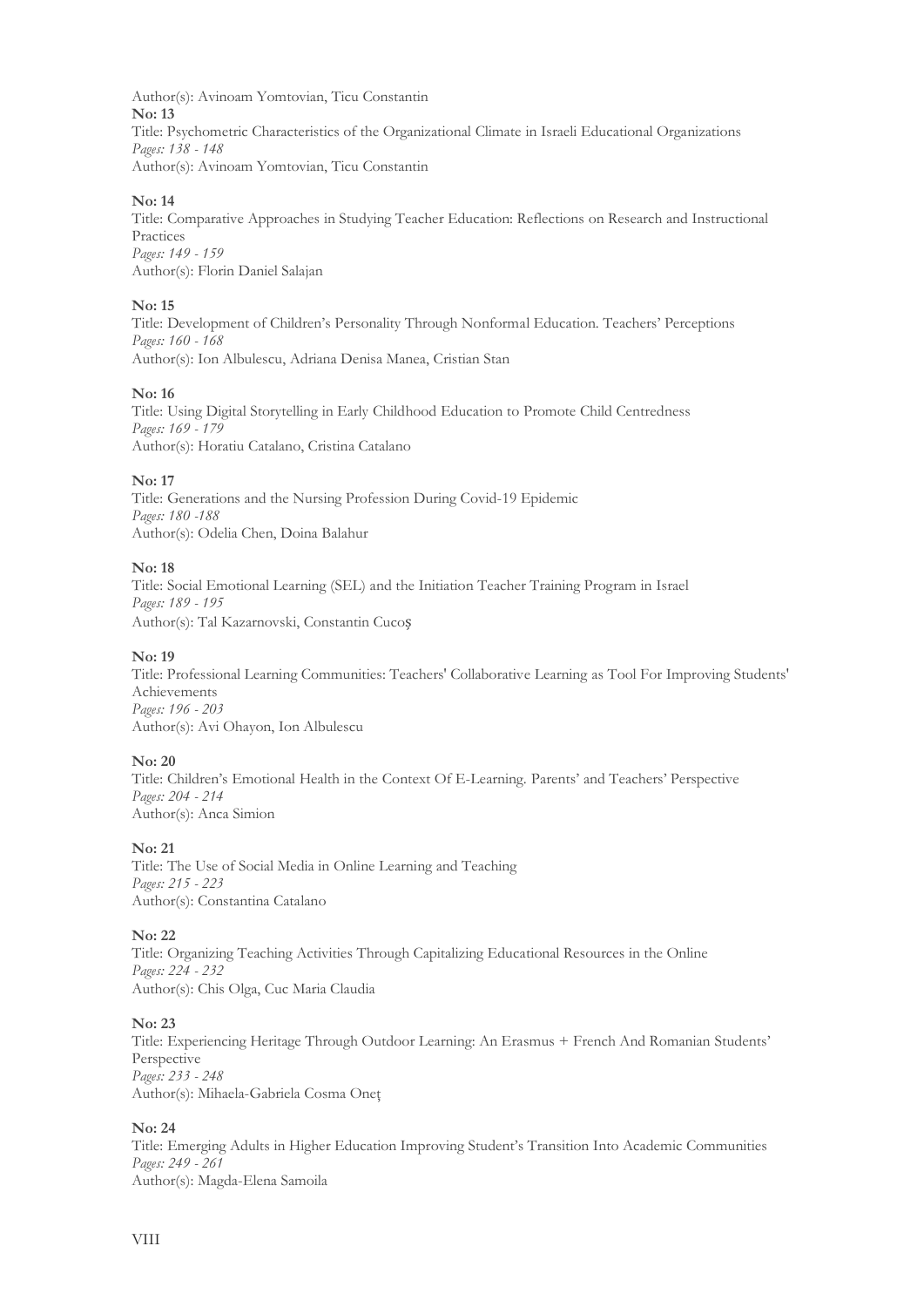#### **No: 25**

Title: The Teacher's Role as a "Mentor of Emotional Resilience" *Pages: 262 - 269* Author(s): Fetti (Mora) Domnița Florina, Ion Albulescu

#### **No: 26**

Title: Student-Centered Curriculum - Pedagogical Training of the Student *Pages: 270 - 278* Author(s): Lavinia-Maria Ichim, Alina Felicia Roman

#### **No: 27**

Title: E-Teaching for Geography at University Some Solutions for the Challenge *Pages: 279 - 287* Author(s): Oana-Ramona Ilovan, Maria Eliza Dulamă, Bianca Sorina Răcăşan, Viorel Gligor, István Egresi, Sanda Vereş, Florentina Drăghici, Paula-Maria Buda, George Mihai Rus

#### **No: 28**

Title: Defining the Map of Philosophy of Education in the Age of Infosphere *Pages: 288 - 301* Author(s): Emanuele Isidori, Mario de Martino, Irina Leonova, Natalia Poplavskaya, Iosif Sandor

#### **No: 29**

Title: The Educational Counseling for Disabled Student-Athletes and the Rogerian Perspective *Pages: 302 - 312* Author(s): Emanuele Isidori, Alessandra Fazio, Angela Magnanini, Antonio Sánchez-Pato, Mario de Martino, Iosif Sandor

#### **No: 30**

Title: Pedagogical Causes of School Failure *Pages: 313 - 323* Author(s): Cristina Ispas

#### **No: 31**

Title: The Management of Discipline Problems in the Classroom *Pages: 324 - 335* Author(s): Cristina Ispas, Alina Dana Vişan, Alina Cristina Constantin, Gabriela Lungu

#### **No: 32**

Title: Organizing the Pedagogical Practice of Final Year Students in the Pandemic Context *Pages: 336 - 341* Author(s): Dana Jucan

#### **No: 33**

Title: Online Educational Activities for Children With Intellectual Disabilities *Pages: 342 -349* Author(s): Silvia Alexandrina Jucan, Cristian Stan

#### **No: 34**

Title: Teaching – An Act of Efficient Communication *Pages: 350 - 358* Author(s): Dana Jucan, Delia Muste

#### **No: 35**

Title: Using (E)-Portfolio in Learning Technical Subjects in Preschool and Primary School *Pages: 359 - 366* Author(s): Cosmina Florina Șoldea, Cristina Florina Pop, Liliana Ciascai, Dorin Opriș

#### **No: 36**

Title: Advantages and Disadvantages of Online Teaching Perceived by Students From Pre-Service Teaching *Pages: 367 - 373* Author(s): Delia Muste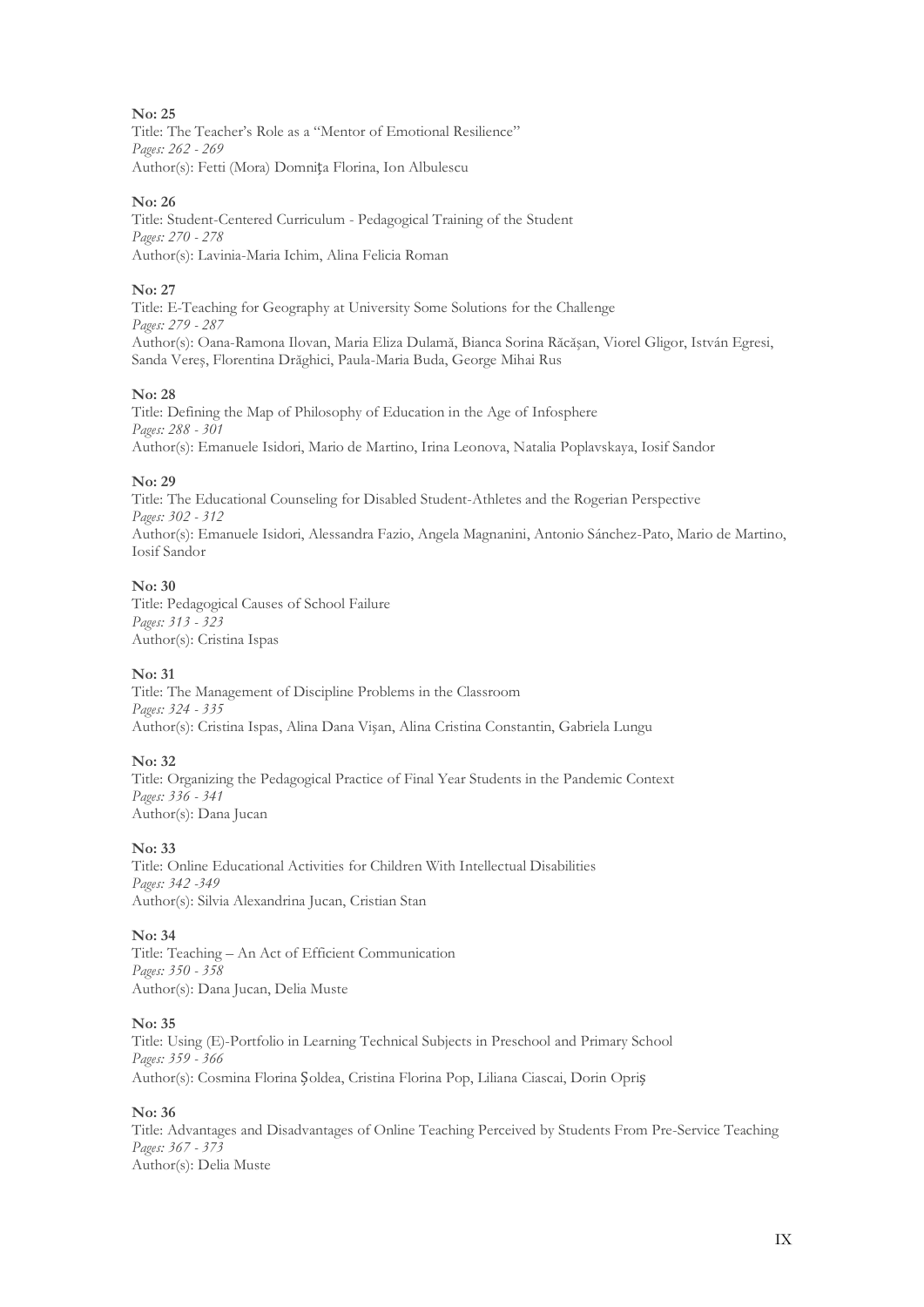#### **No: 37**

Title: Optimizing Inclusive Education in the Context of Covid-19 Pandemic *Pages: 374 - 382* Author(s): Cuc Maria Claudia, Oltean Alexandra

#### **No: 38**

Title: Technology From Medium to a Didactic Learning "Instrument" *Pages: 383 -393* Author(s): Giorgio Poletti

#### **No: 39**

Title: The Relevance of Relational Reasoning Ability to In-Service Biology Teachers' Knowledge *Pages: 394 - 405* Author(s): Vered Alboher Agmon

#### **No: 40**

Title: Study-Teacher' Attitude Towards the Integration of Children With Special Needs in Kindergarten *Pages: 406 - 411* Author(s): Ana Doina (Nădășan) Cîmpian, Alexandra-Lucia Pop

#### **No: 41**

Title: The Impact of New Technologies Diffusion on Open Educational Practices *Pages: 412 - 422* Author(s): Nadia Barkoczi

#### **No: 42**

Title: Innovative Curricular Practices in Developing "Learning To Learn" Competence on Students *Pages: 423 - 432*

Author(s): Diana Adela Redeș, Mușata-Dacia Bocoș

#### **No: 43**

Title: Diversity School's Pragmatism From the Perspective of Special Educational Needs *Pages: 433 - 440* Author(s): Emilia Bidică

#### **No: 44**

Title: A Comparative Study of Primary Curriculum of Findland, Singapore, USA And Romania *Pages: 441 - 452* Author(s): Marinela Bărnuțiu-Sârca, Liliana Ciascai

#### **No: 45**

Title: The Role of School-Family Partnership in Developing Children's Interest for Reading *Pages: 453 - 461* Author(s): Alina Boja, Florina Achim

#### **No: 46**

Title: Strategies to Stimulate Access to Culture for Students From Rural Environment *Pages: 462 - 467* Author(s): Denisa Ramona Chasciar

#### **No: 47**

Title: Legislative Strategies Regarding Teaching Through Technology and Internet in the Pandemic Context *Pages: 468 - 476* Author(s): Maria Claudia Cuc

#### **No: 48**

Title: The Role of Theory Multiple Intelligences in Primary Education Process *Pages: 477 - 486* Author(s): Cristina Lumei, Emanuel-Sebastian Turda

#### **No: 49**

Title: The Impact of Sand Play on Social and Emotional Development of Children *Pages: 487 - 496*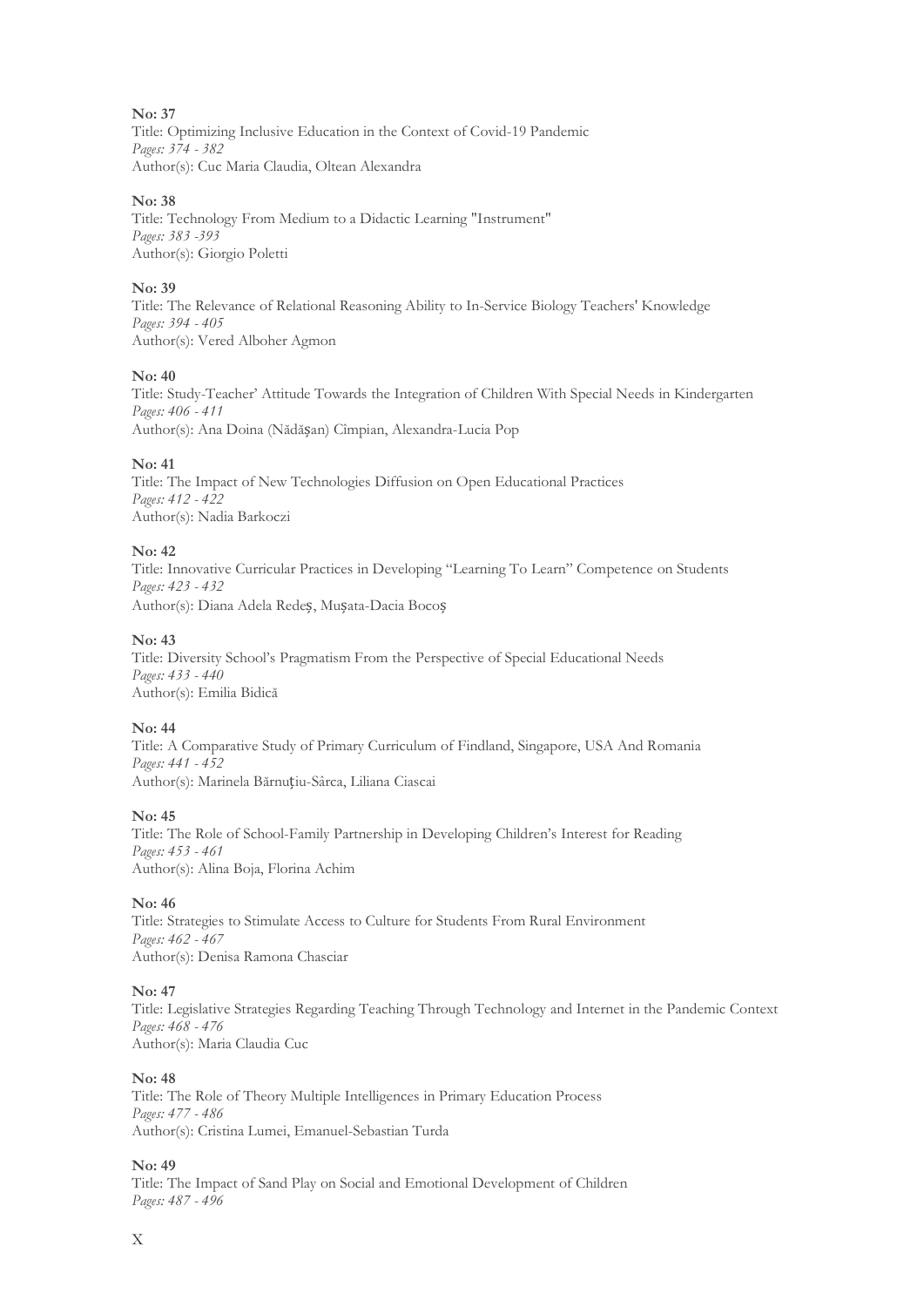Author(s): Claudia Crișan, Rada Pura **No: 50** Title: Improvisational Theatrical Activities on the School Inclusion Process of Children With ASD *Pages: 497 - 510* Author(s): Claudia Crișan, Codruța Varadi

#### **No: 51**

Title: The Relationship Between Parents and Homeroom Teacher in Special Education in Israel *Pages: 511 - 521* Author(s): Rakefet Weidberg, Ciprian Ceobanu

#### **No: 52**

Title: The Power of Stories For Child-Centred Practices in Early Childhood Teacher Education *Pages: 522 - 528* Author(s): Concepción Sánchez-Blanco

#### **No: 53**

Title: Pre-University Teachers' Digital Competence and Wellbeing: An Israeli and Romanian Comparative Study *Pages: 529 - 538* Author(s): Mădălina Cristea, Moshe Facler, Lavinia Șuteu, Liliana Ciascai, Ioana Magdaș

#### **No: 54**

Title: Strategies for Teaching Through Technology and Internet in the Pandemic Context *Pages: 539 - 546* Author(s): Maria Claudia Cuc

#### **No: 55**

Title: Making E-Learning Efficient Proposals for University Geography *Pages: 547 - 554* Author(s): Maria Eliza Dulamă, Oana-Ramona Ilovan, Bogdan Păcurar, Cristian Nicolae Boţan, Ana-Simona Ilie, Hadrian Vasile Conţiu, Andreea Conţiu, Ioana Alexandra Ciupe, George Mihai Rus

#### **No: 56**

Title: Developing a Questionnaire for Active Citizenship and Activist Pedagogy *Pages: 555 - 563* Author(s): Keren Ketko-Ayali, Bocoş Muşata

#### **No: 57**

Title: Collectiv Reflection-Perspective of the Management of Teaching Activities in Kindergarten *Pages: 564 - 575* Author(s): Luciana Truța, Olga Chiș

#### **No: 58**

Title: Who Will Teach Me Math? Promoting Kindergarten Mathematics by Preschool Para Educators *Pages: 576 - 584* Author(s): Sofia Ben Yair, Olga Chiș

#### **No: 59**

Title: Socits - Predictor For Pre-Service EFL Teachers' Choices to Pursue Teaching Career *Pages: 585 - 595* Author(s): Monica Levy

#### **No: 60**

Title: Scholarship of Teaching and Learning in the Gig Economy *Pages: 596 - 608* Author(s): Stefan Popenici

#### **No: 61**

Title: Theoretical Overview of the Practicum Programs for Special Education Pre-Service Teachers *Pages: 609 - 616* Author(s): Janette Saied, Alina S. Rusu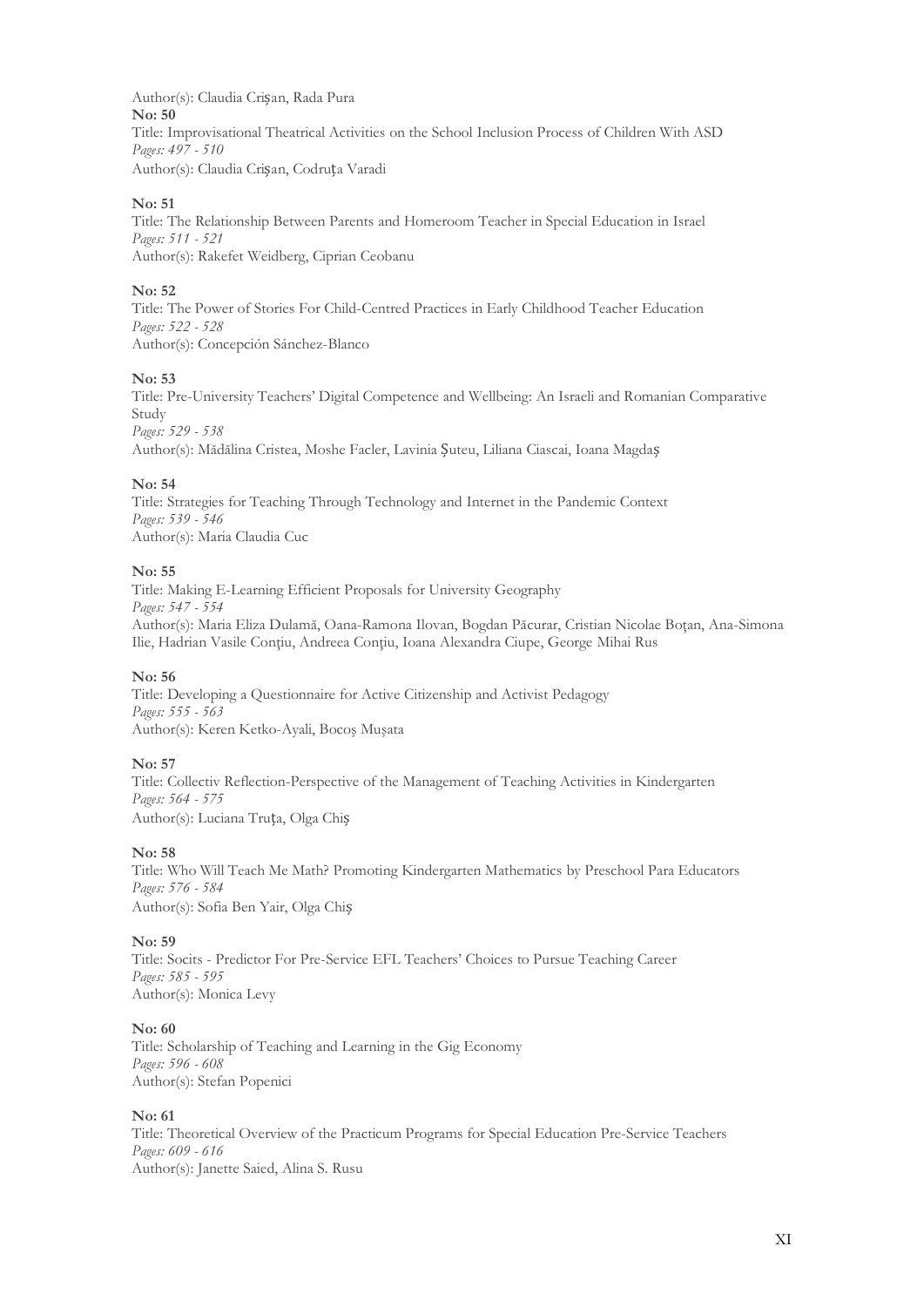**No: 62** Title: Zoom In & Zoom Out! Authentic Dialogue in Remote Teaching? *Pages: 617 - 626* Author(s): Barbara Shapir, Alina S. Rusu

#### **No: 63**

Title: From Diofantian Equations to Matricial Equations (II) - Generalizations of the Pythagorean Equation *Pages: 627 - 641* Author(s): Teodor-Dumitru Vălcan

#### **No: 64**

Title: From Emojis to Storytelling - Enhancing Language Learning Through Collaborative Approaches *Pages: 642 - 658* Author(s): Ioana Mudure-Iacob

#### **No: 65**

Title: Starting High School During Covid-19 Pandemic – Exploring Students' Opinions *Pages: 659 - 668* Author(s): Oltean Alexandra

#### **No: 66**

Title: The Development of Moral Attitudes Through Holocaust Learning Program *Pages: 669 - 678* Author(s): Shay Efrat **No: 67** Title: The Perception of Didactic Personnel Upon Bullying and Cyberbullying *Pages: 679 -690* Author(s): Mureșan Lavinia Mirela, Nicolae-Cristian Stan

#### **No: 68**

Title: Teaching Staff's Perception in the Pre-Academic Education on the Quality of Education *Pages: 691 - 700* Author(s): Lavinia Nițulescu, Gianina Clavac-Prodan, Liliana Hamat

#### **No: 69**

Title: Socio-Emotional Development of Students in the Context of the Covid-19 Pandemic *Pages: 701 - 708* Author(s): Maria Claudia Cuc

#### **No: 70**

Title: How Does School Absenteeism Affect Roma Children's Literacy Skills? *Pages: 709 - 717* Author(s): Raluca Pop

#### **No: 71**

Title: Technological and Engineering Education. Teachers' and Students' Views *Pages: 718 - 727* Author(s): Cristina Florina Pop, Cosmina Florina Șoldea, Liliana Ciascai, Dorin Opriș

#### **No: 72**

Title: The Beginning Teacher in Romania - Between Professionalization and Digitization *Pages: 728 - 740* Author(s): Gianina Prodan, Lavinia Nițulescu

#### **No: 73**

Title: The Capitalization of Local Potential Through Extracurricular Activities Developed in Real Environments *Pages: 741 - 747* Author(s): Dan-Mihai Rohozneanu, Dorina Chiş-Toia

#### **No: 74**

Title: The Wellbeing Perception of Teachers and the Impact on Learning Process of Preschoolers *Pages: 748 - 754*